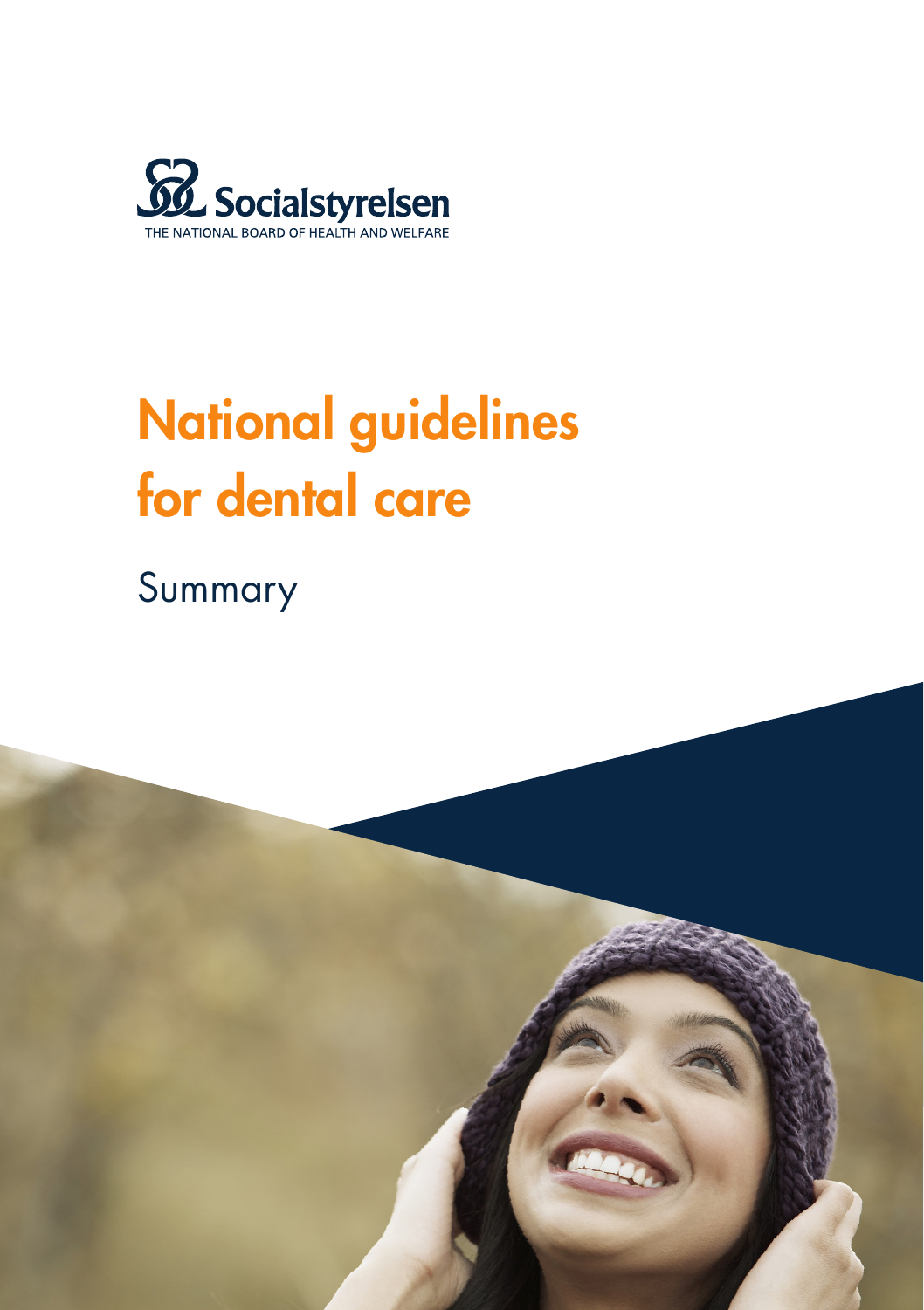# Summary

Most children and adults in Sweden receive dental care on a regular basis. Caries (cavities, or tooth decay) and periodontal disease (gum disease, which can lead to tooth loss) are among the most common non-communicable diseases in the world. They affect our overall health and well-being, and are associated with great costs to both society and the adult patient. Caries and periodontal diseases, however, are largely preventable.

The 2021 guidelines from the Swedish National Board of Health and Welfare contain 377 dental care recommendations on the prevention, diagnosis, and treatment of oral diseases. The guidelines also contain 43 indicators that can be used nationally and regionally to evaluate and follow up results in dental care.

National guidelines for adult dental care were first published in 2011. The 2021 guidelines contain many of the recommendations from the 2011 release, some of them have been updated. New recommendations, such as on dental care for children and for individuals with special needs due to impaired function, have also been added.

These guidelines are primarily intended for policy makers who are responsible for allocation of resources in dental care. The guidelines are also useful for dental care professionals.

## Assessing risk and treating cause are top priorities

Efficient use of resources requires that dental staff work systematically. For example, they should assess the risk of developing various oral diseases and record any damage, such as tooth erosion. They are also expected to investigate the underlying causes of these risks and tooth damage in collaboration with the patient. In this way, treatment can target cause and, when necessary, consider alleviating symptoms. Causal treatment is not yet as widespread as it should be, especially in the treatment of caries.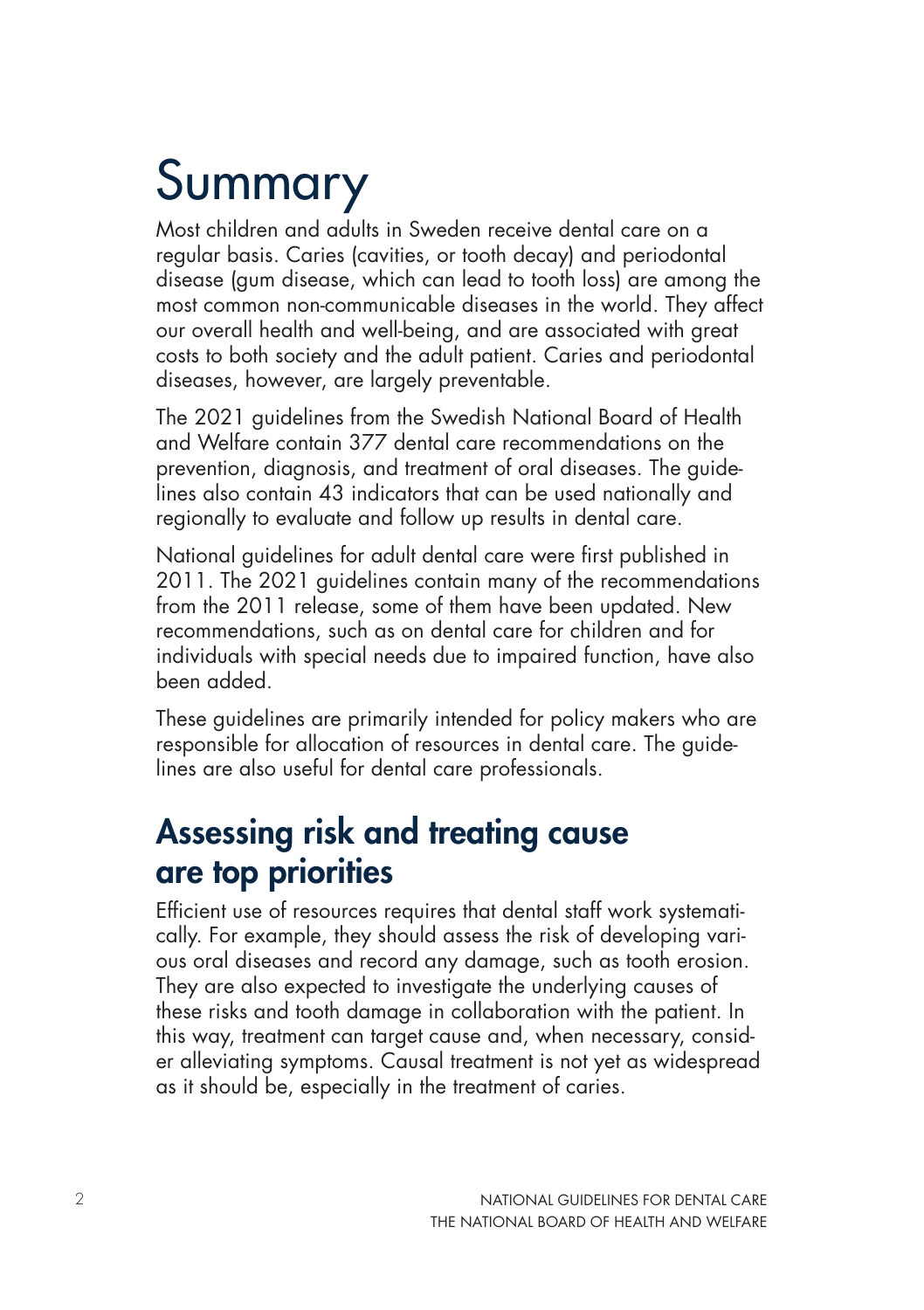Systematic working methods allow patients to be called for a comprehensive oral health examination on an individual basis, according to their identified risks. Thus, patients with a high risk of poor oral health should be examined more often (once every 1–1.5 years) than patients with a low risk (once every 2–3 years). High-risk patients will then have better access to dental care, with expected improved oral health over time, while patients with lower risk will save time and money.

#### Dental care helps prevent poor health

Good oral health is important for our overall health and wellbeing. Among other things, our mental health and nutritional intake as well as the risk of infectious and inflammatory conditions are affected by the state of our oral health.

Thus, a primary aim of dental care is to promote and preserve oral health by measures aiming at strengthening salutogenic factors as well as reducing risk factors. Many of the risk factors, such as unhealthy diets and smoking, are common to both oral diseases and other chronic diseases. Thus, measures against them will affect both oral and general health.

Some dental staff have special training in the support of behavioral changes, such as in general counselling or in specialized therapeutic approaches, and can offer support for changing unhealthy habits and promoting a healthy behavior. This is an essential part of promoting oral health, which also may improve general health.

#### Dental care must collaborate more with other actors

Dental care must expand their collaboration with other actors, such as adult and pediatric (child) medical care, schools, and social services in order to raise the level of oral health in the population. This requires that dental care be included in the overall policy work of improving coordination between the various branches of health care.